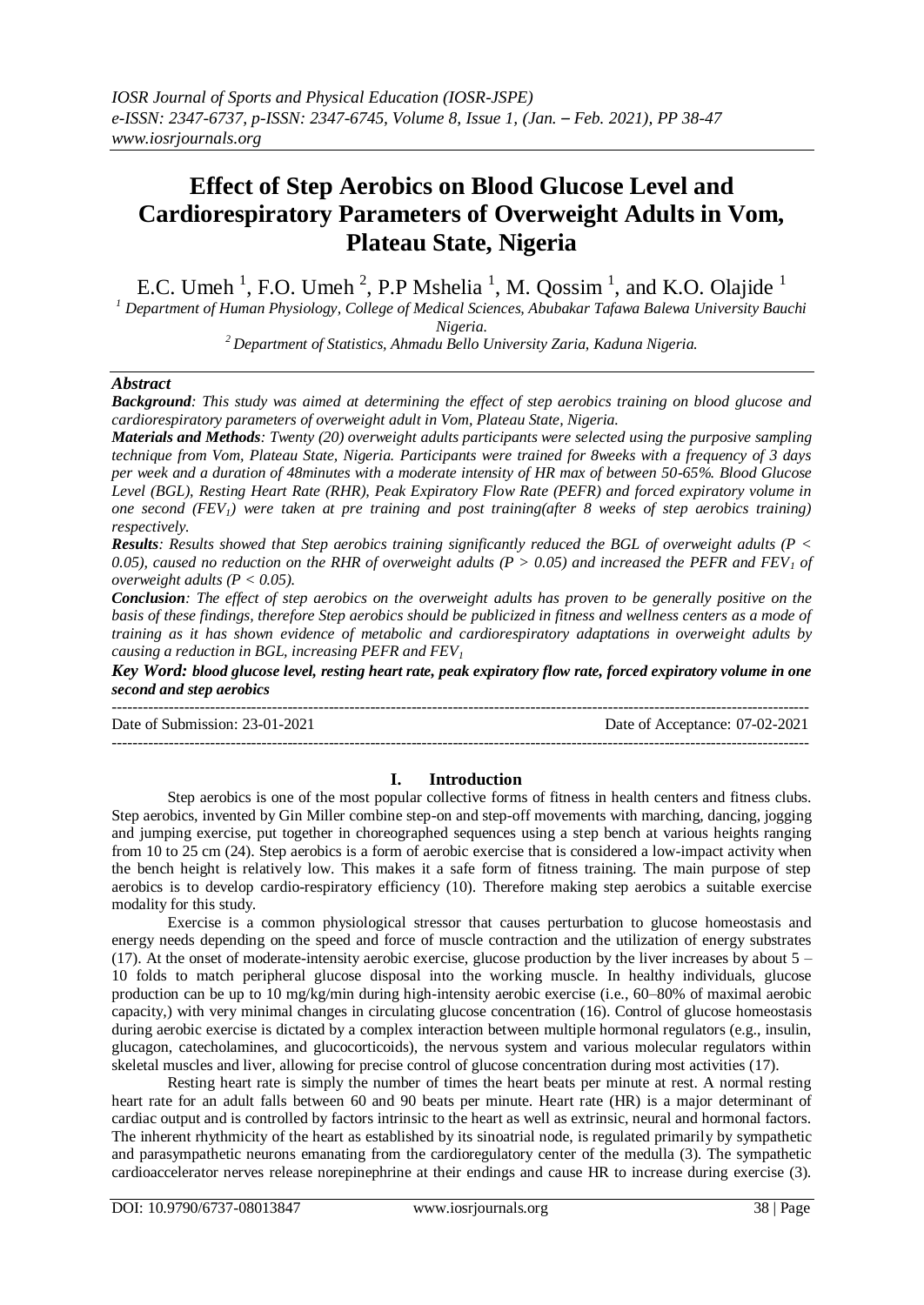The average resting HR for a sedentary individual is approximately 72 beats per minutes. The average resting HR for a trained person is somewhat lower, depending on the state of training. At the beginning of an aerobic exercise, HR increases almost instantaneously (3). The mechanisms for this rapid response are not well understood, but a neural reflex with origin in joint receptors and muscle spindles may be involved (18).

Forced Expiratory Volume in one second  $(FEV<sub>1</sub>)$  is the volume of gas exhaled in one second by a forced expiration following a full inspiration. The peak expiratory flow rate (PEFR) is a person's maximum speed of expiration. It measures the airflow through the bronchi and thus the degree of obstruction in the airways. The PEFR is a test that measures how fast a person can exhale (15). With the introduction of the Mini Wright's peak flow meter devised and designed by BM Wright (23) it has been in tremendous use in lung function studies and exercise physiology.  $FEV<sub>1</sub>$  and  $PEFR$  are strong indicators of lung function and a useful measure of how quickly lungs can be emptied. Increase in PEFR and  $FEV<sub>1</sub>$  has positive effect on increasing work capacity and power output (8).

Overweight is defined as abnormal or excessive fat accumulation that may impair health. Body mass index (BMI) is a simple index of weight-for-height that is commonly used to classify overweight and obesity in adults. It is defined as a person's weight in kilogram divided by the square of his height in meters square (Kg/m<sup>2</sup>). A BMI of  $25.0 - 29.9$  is classified as overweight (22)

According to the 2010 WHO survey data on Nigeria, the prevalence of overweight was 26% and 37% in men and women respectively, while the prevalence of obesity was 3% and 8.1% in men and women respectively (7). Excess fat accumulation tends to reduce the sensitivity of the body cells to insulin, thereby increasing the circulating blood glucose level. Chronic high glucose concentration in the blood causes tissue injury, this in turn leads to increase risk for heart attack, stroke, end-stage kidney disease, retinopathy and blindness, and ischemia and gangrene of the limbs (11).

This excess fat accumulation propels the heart to beat faster to enable it meet the body's oxygen and nutrients demand due to the increased body surface area; thus increasing resting heart rate which may lead to heart related mortality (25).

Excessive accumulation of connective tissue in abdominal cavity pushes diaphragm to thoracic cavity, reduces excursions of thorax and ventilation of lower part of lungs (9). This excess fat accumulation in the bronchi tree could reduce the volume of gases passing through the respiratory airways and thus result to decreased  $FEV<sub>1</sub>$  and PEFR. These changes in lung volumes can develop to obstructive and restrictive lungs diseases.

Based on the following gaps observed, this research examined the effects of step aerobics on blood glucose level, resting heart rate, peak expiratory flow rate and forced expiratory volume in one second of overweight adults.

# **2.1 Research Design/Population**

## **II. Research Methodology**

The pretest-posttest single group research design was used for this study. This design evaluates causal relationships between intervention and outcome. In this design, a single group of research participants was pretested, given some treatment or independent variable manipulation, and then post tested. If the pretest and posttest scores differ significantly, then the difference may be attributed to the independent variable (4). Thus, the participants would be assessed at baseline and at the end of the training (8 weeks) on the selected variables.

The population of this study was made of all overweight adults respondents in the Medical Laboratory Unit and Animal Health section of the National Vertinary Research Institute (NVRI), Vom, Plateau State, Nigeria. The population of 33 overweight adults were used for this study.

# **2.2 Sample and Sampling Techniques**

A sample of 20 overweight adults was used for this study. The purposive sampling technique was used to draw the sample. Purposive sampling technique was used to select the overweight adults from the Medical Laboratory Unit and Animal Health section of the National Vertinary Research Institute (NVRI) Vom, Plateau State. Participants were included based on the inclusion criteria. I.e. adults with a body mass index of between 25 to 29.9 kg/m<sup>2</sup>. The weights and heights were assessed for the computation of their body mass index (BMI) as body weight in kilogram divided by the height in meters squared. The researcher used a digital Weighing scale in Kilograms made by Camry, China (2012) to assess participants' weight and a meter rule to determine participants' height. Body weight in kilogram was divided by the height in meters squared to determine BMI.

#### **2.3 Instrumentation**

The following instruments were used for data collection in this study:

1) Stop watches: Digital Sport Timer Alarm, (Casio, made in China 2010). Used in timing the various stages of step aerobics training.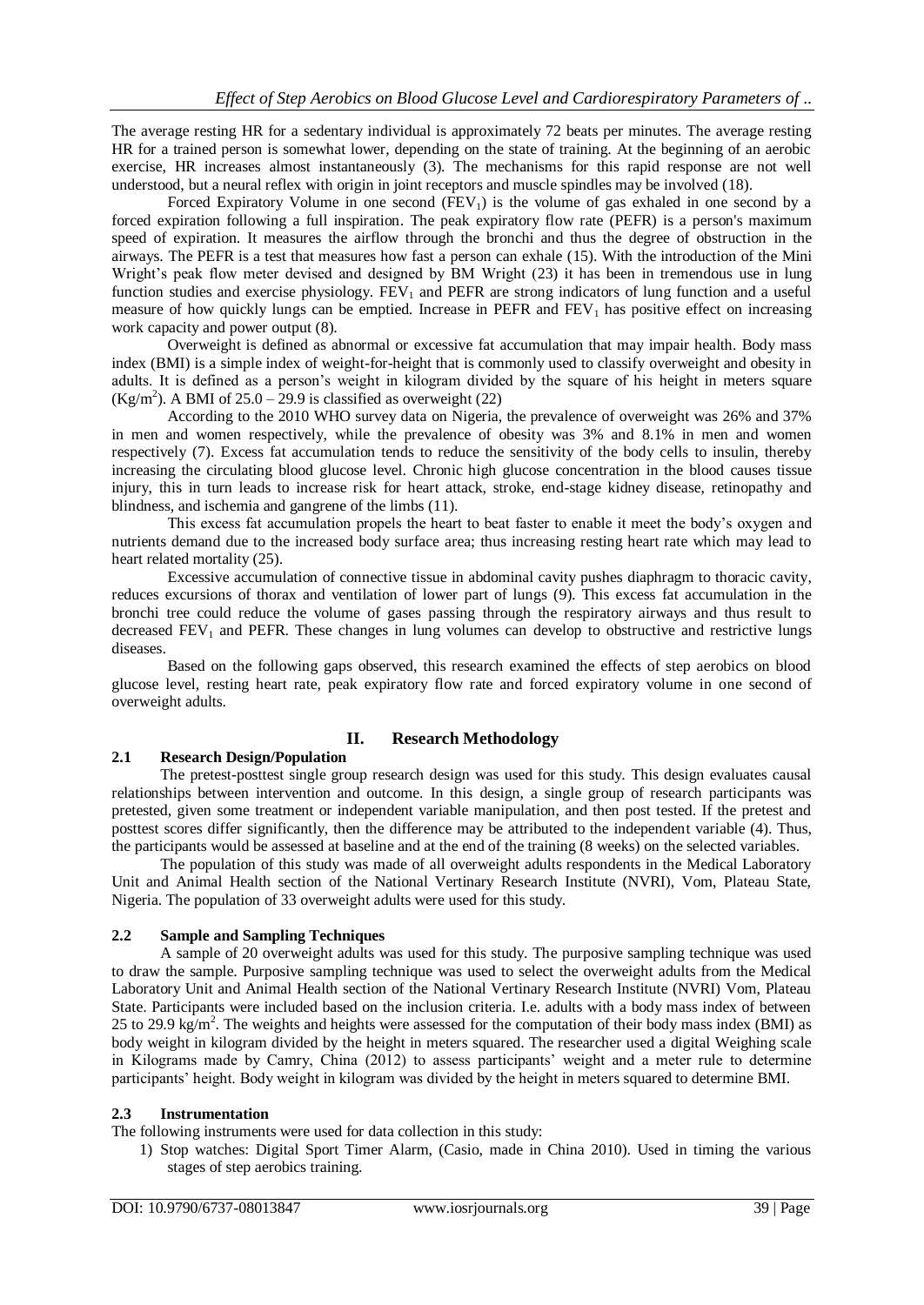- 2) Meter rule: (Made in Nigeria) used in measuring participants' height in meters
- 3) Step benches: 15 cm height (Made in Nigeria) used by the participants to step up and down during the step aerobics training.
- 4) Digital Automatic Blood pressure Monitor (Made in Japan): used in measuring resting heart rate of participants in beats per minute.
- 5) Digital Spirometer made by Medical Institute of Research (MIR) in Italy: used in measuring PEFR and  $FEV<sub>1</sub>$  of participants in liters per minute and liters per second respectively.
- 6) Accu Chek Glucose Meter made in Japan was used in measuring blood glucose level of participants in mg/dl.
- 7) A digital Weighing scale in Kilograms made by Camry, China (2012) was used in measuring weight of participants in kg.

## **2.4 Test Description**

#### **2.4.1 Determination of Blood Glucose Level**

The blood glucose levels of the participants were assessed using the fasting glucose test method. The test was carried out by the researcher at early hours of the morning before taking breakfast. The Accu Chek Glucose Meter was used in measuring blood glucose level. On each test strip there is a test area containing sensitive chemicals. When blood is applied to the test area, the glucose dehydrogenase enzyme (Mut. Q-GDH 2) reacts with the blood glucose. The subsequent chemical reaction changes the colour of the test area. The meter registers this colour change and converts the signal obtained into a blood glucose result (Accu-Chek Active Manuel).

#### **Procedures**

- 1. Participants sat in an upright position with hand stretch out.
- 2. Using a blood lancet, one of the fingers was pricked to draw blood.
- 3. The initial blood was wiped out because it contains dead epithelial cells which do not depict the true component of blood.
- 4. Subsequent blood was placed at the sensor of the glucose test strip.
- 5. The Accu Chek glucose meter was turned on and the test strip was inserted into the space provided for the test strip.
- 6. The Accu Chek glucose meter displays the result on its screen.
- 7. The reading was then recorded in mg/dl.

#### **2.4.2 Determination of Resting Heart Rate**

The resting heart rates of the participants were determined by the researcher using a Digital Automatic Blood pressure Monitor recorded in beats per minute. The Omron M2 basic is a fully automatic blood pressure monitor device that operates on the oscillometric principle. The cuff tab of the Digital Automatic Blood pressure Monitor was placed on the arm just above the cubical fossa where the heart beat can be felt. The procedure was repeated twice and the average was recorded.

#### **Procedures**

- 1. Each Participant sat in an upright position.
- 2. Wear loose fitting clothing and remove any tight cloth, ring, wrist watch.
- 3. The cuff tab of the Digital Automatic Blood pressure Monitor was wrapped on the arm just above the cubical fossa where the heart beat can be felt.
- 4. The Digital Automatic Blood pressure Monitor was turned on.
- 5. The heart rate was displayed on the screen and recorded in beats per minute.
- 6. An average of two readings was recorded for each participant.

#### **2.4.3 Determination of PEFR and FEV<sup>1</sup>**

Peak expiratory flow rate and Forced expiratory volume in one second were measured using a digital spirometer. Measurement of  $PEFR$  and  $FEV<sub>1</sub>$  was taken in liters per minute and liters per second respectively.

#### **Procedures**

- 1. Each Participant stood in an upright position.
- 2. Place the mouth piece of the digital spirometer in the mouth and close lips tightly.
- 3. Each participant took the deepest breath possible and then exhale into the sensor (mouth piece) as hard as possible for as long as possible.
- 4. Reading was displayed on the screen of the digital spirometer for both PEFR and  $FEV<sub>1</sub>$ .
- 5. Test procedure was repeated twice and average was recorded.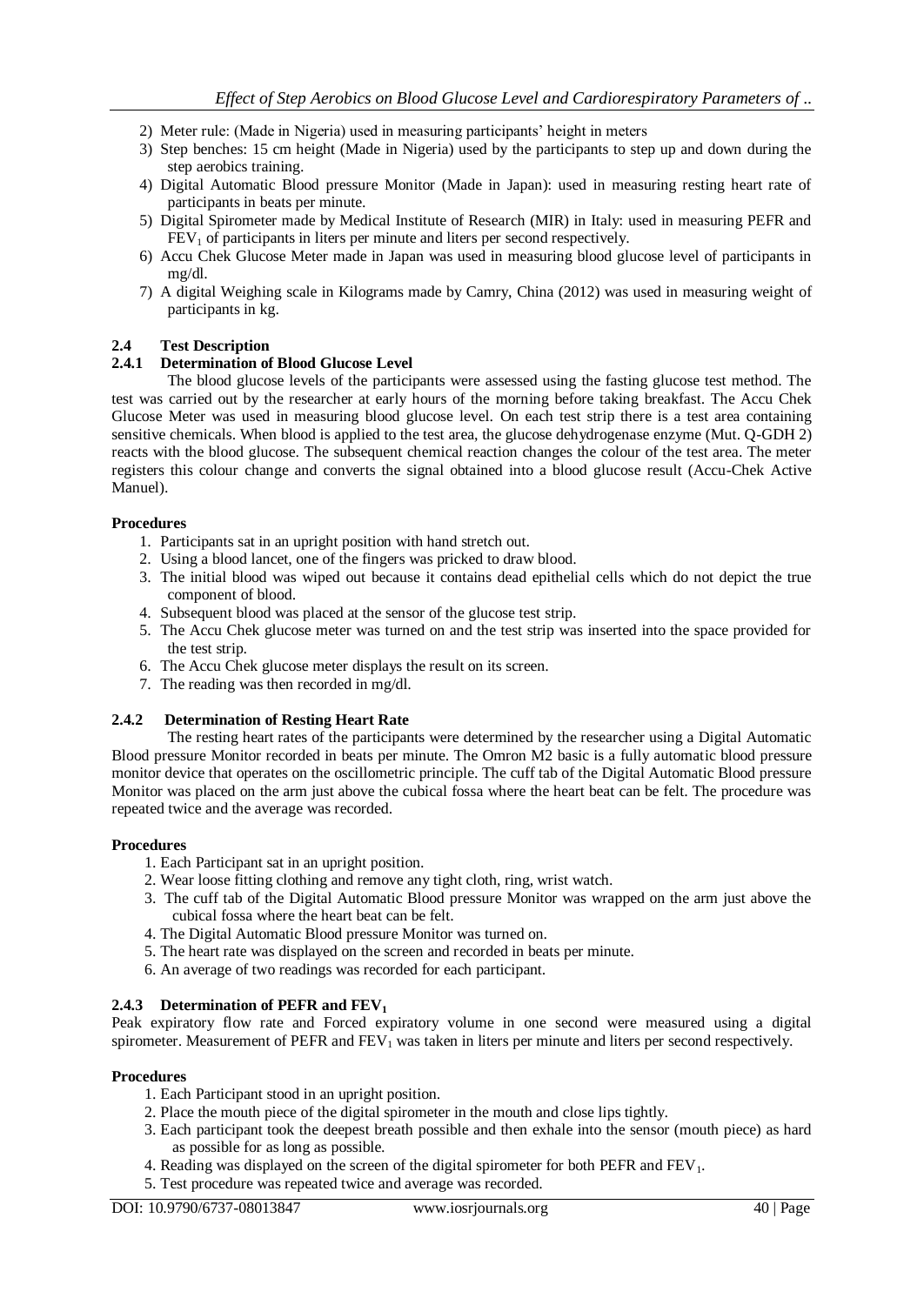# **2.5 Test Procedures**

#### **2.5.1 Pre-Test Measurement**

The pre-test measurement took the following order after adequate rest from each test:

- 1. Resting Heart rate
- 2. Blood Glucose level
- 3. Peak expiratory flow rate
- 4. Forced expiratory volume in one second

#### **2.5.2 Pre-Training Explanation**

Participants were given preliminary instructions as recommended by the Canadian Society for Exercise Physiology for example no eating, drinking caffeine, smoking, or drinking alcohol before each exercise session. The preliminaries, training procedures, objectives of the study and pre-test measurements were presented to the participants before training commenced.

#### **2.5.3 Training Procedure**

Participants began with a total body warm up exercise for about ten (10) minutes with subsequent rest and thereafter proceeded to take their respective positions with a step bench in front of each participant. Participants stepped up and down a 15 cm step bench in accordance with a 105 bits per minute music cadence for the first 4 weeks (which is slow tempo music). In the last 4 weeks, participants stepped up and down a 15 cm step bench in accordance with a 110 bits per minute music cadence (which is a faster tempo music) there by establishing a training intensity of 90 to 100 beats per minute as target heart rate zone. Participants were motivated during the training session to boost their morale via words of encouragement. The training session was terminated with stretching exercises as cool down.

#### **2.5.3.1 Duration**

The training session lasted for 48 minutes. Every 5 minutes of the training session was accompanied with a 3 minutes rest. This was to achieve a training of 30 minutes and 18 minutes of rest. The frequency of the training session was three (3) times a week for 8 weeks.

#### **2.5.3.2 Rating of Perceive Exertion**

RPE was monitored as another measure of training intensity. Rating of perceived exertion was measured using Borg's RPE scale. Participants rated their subjective exercise intensity from a scale of 6–20; six being equivalent to complete rest and 20 being equivalent to maximum effort. Participants trained within the Borg's scale RPE of 10-12 (somewhat hard). This was achieved by educating the participants of the consciousness of how they felt while training. Participants were told to cease training as soon as they felt stressful or gasp deeply for air while training. RPE was recorded after each set throughout the exercise session. The mean RPE was calculated for the whole exercise session.

|                                |                |                | Table 2.5.3.3 Training Section for the First 4 weeks |                         |
|--------------------------------|----------------|----------------|------------------------------------------------------|-------------------------|
| <sub>of</sub><br><b>Stages</b> | of<br>Duration | <b>RPE</b>     | <b>Training Intensity</b>                            | Tempo of Music (bit per |
| Training                       | Training (min) |                |                                                      | min)                    |
| Each Day                       |                |                |                                                      |                         |
| $1$ (WU with R)                | 10             |                |                                                      |                         |
| 2(ST)                          | 5              | $8-10$ (light) | Low                                                  | 105                     |
| 3(R)                           | 3              |                |                                                      |                         |
| 4(ST)                          | 5              | $8 - 10$       | Low                                                  | 105                     |
| 5(R)                           | 3              |                |                                                      |                         |
| 6 (ST)                         | 5              | $8-10$         | Low                                                  | 105                     |
| 7(R)                           | 3              |                |                                                      |                         |
| 8 (ST)                         | 5              | $8 - 10$       | Low                                                  | 105                     |
| 9(R)                           | 3              |                |                                                      |                         |
| 10(ST)                         | 5              | $8 - 10$       | Low                                                  | 105                     |
| 11(R)                          | 3              |                |                                                      |                         |
| 12(ST)                         | 5              | $8-10$         | Low                                                  | 105                     |
| 13(R)                          | 3              |                |                                                      |                         |
| 14 (CD)                        | 10             |                |                                                      |                         |

## **Table 2.5.3.3 Training Section for the First 4 Weeks**

 $Key: WU = warm up, R = rest, ST = step training, CD = cool down, REP = rating of perceived execution$ 

Participants began with a total body warm up exercise for about ten (10) minutes with subsequent rest and thereafter proceeded to take their respective positions with a step bench in front of each participant. Participants stepped up and down a 15 cm step bench in accordance with a 105 bits per minute music cadence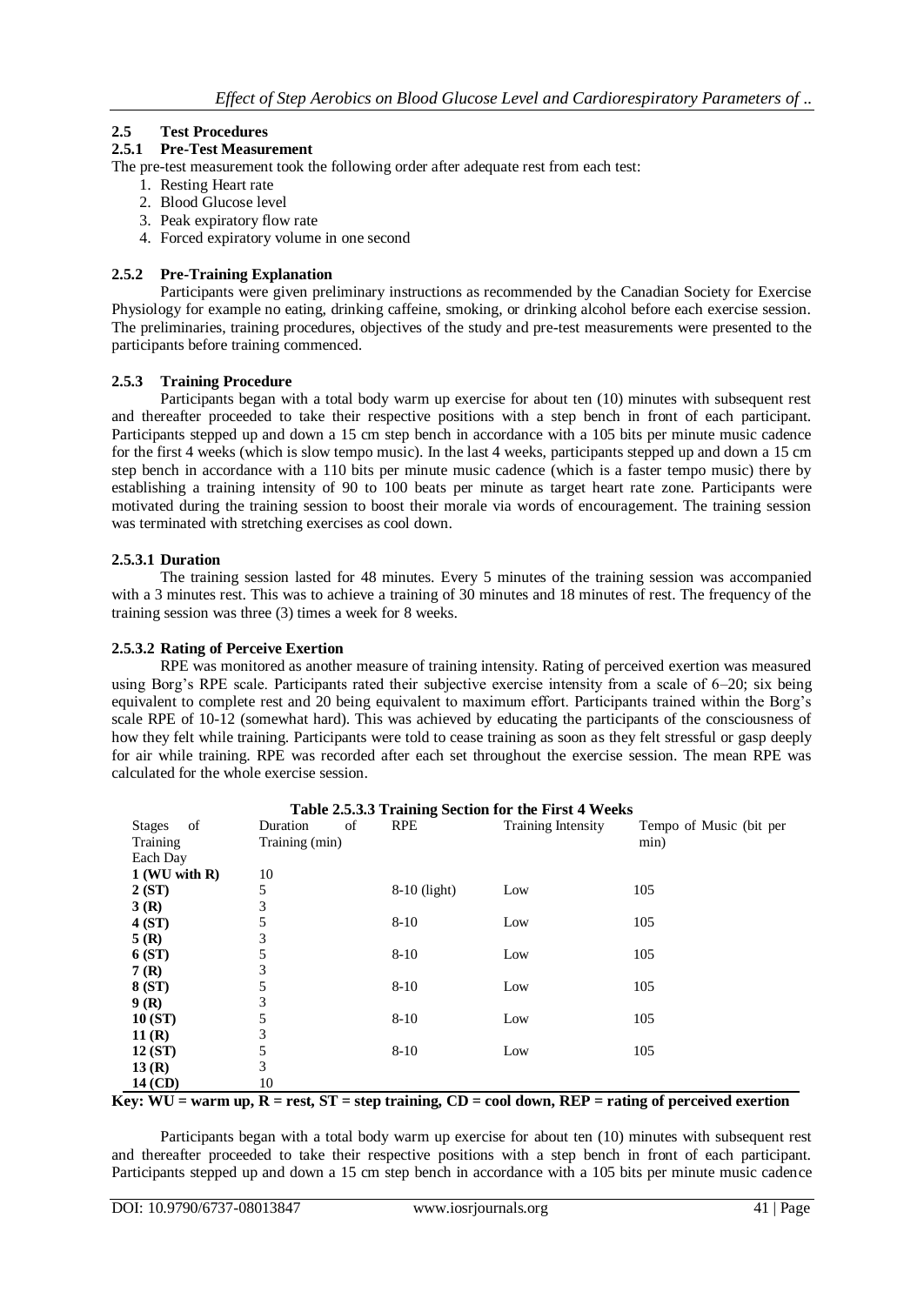(which is slow tempo music). Every 5 minutes of the training session was accompanied with a 3 minutes rest. This was to achieve a training of 30 minutes and 18 minutes of rest. Participants trained within the Borg's scale RPE of 8-10 (light).

|                     |                      | Table 2.5.3.4 Training Section for the Last 4 Weeks |           |                         |
|---------------------|----------------------|-----------------------------------------------------|-----------|-------------------------|
| of<br><b>Stages</b> | Duration of Training | <b>RPE</b>                                          | Training  | Tempo of Music (bit per |
| Training Each       | (min)                |                                                     | Intensity | min)                    |
| Day                 |                      |                                                     |           |                         |
| $1$ (WU with R)     | 10                   |                                                     |           |                         |
| 2(ST)               | 5                    | 10-12 (somewhat                                     | Moderate  | 110                     |
|                     |                      | hard)                                               |           |                         |
| 3(R)                | 3                    |                                                     |           |                         |
| 4(ST)               | 5                    | $10-12$                                             | Moderate  | 110                     |
| 5(R)                | 3                    |                                                     |           |                         |
| 6 (ST)              | 5                    | $10-12$                                             | Moderate  | 110                     |
| 7(R)                | 3                    |                                                     |           |                         |
| 8 (ST)              | 5                    | $10-12$                                             | Moderate  | 110                     |
| 9(R)                | 3                    |                                                     |           |                         |
| 10 (ST)             | 5                    | $10-12$                                             | Moderate  | 110                     |
| 11(R)               | 3                    |                                                     |           |                         |
| 12 (ST)             | 5                    | $10-12$                                             | Moderate  | 110                     |
| 13(R)               | 3                    |                                                     |           |                         |
| 14 (CD)             | 10                   |                                                     |           |                         |

**Key: WU = warm up, R = rest, ST = step training, CD = cool down, REP = rating of perceived exertion**

Participants began with a total body warm up exercise for about ten (10) minutes with subsequent rest and thereafter proceeded to take their respective positions with a step bench in front of each participant. Participants stepped up and down a 15 cm step bench in accordance with a 110 bits per minute music cadence (which is a fast tempo music). Every 5 minutes of the training session was accompanied with a 3 minutes rest. This was to achieve a training of 30 minutes and 18 minutes of rest. Participants trained within the Borg's scale RPE of 10-12 (moderate).

#### **2.6 Statistical Analysis**

Descriptive statistics of mean and standard deviation of all the parameters for the different stages of training were used to describe the stages of training after the pre (0 weeks) and post (8 weeks) duration. Paired ttest was used to determine significant difference between pre and post data of the variables using an alpha level of 0.05.

## **III. Results**

The physical characteristic of the participants, baseline and posttest descriptive statistics of the variables is presented in table 3.1, the paired t-test pre and post test variables is presented in table 3.2 to 3.5 and the result of the paired t-test is illustrated in figure 3.1 to 3.4.

#### **Table 3.1: Mean, Standard Error of Mean, Standard Deviation of Physical Characteristics, Blood Glucose Level and Cardio-respiratory parameters (RHR, PEFR and FEV1) of the participants**

| Variable                 | Mean     | <b>SEM</b> | <b>SD</b>       |
|--------------------------|----------|------------|-----------------|
| Weight (kg)              | 74.8     | 2.52       | ±11.28          |
| Height $(m)$             | 1.65     | 0.02       | $\pm 0.09$      |
| BMI $(kg/m^2)$           | 27.5     | 0.06       | $\pm 1.49$      |
| $BGL$ (mg/dl)            |          |            |                 |
| Pre-test                 | 90.6000  | 2.37354    | ±10.61479       |
| Post-test                | 79.4000  | 2.64117    | ±11.81167       |
| RHR (beats/min)          |          |            |                 |
| Pre-test                 | 76.4000  | 1.08434    | ±4.84931        |
| Post-test                | 74.8500  | 1.98053    | $\pm 8.85720$   |
| PEFR $(l/min)$           |          |            |                 |
| Pre-test                 | 319.7000 | 35.89056   | $\pm 160.50745$ |
| Post-test                | 391.6000 | 43.50447   | ±194.55791      |
| FEV <sub>1</sub> (l/sec) |          |            |                 |
| Pre-test                 | 2.9055   | 0.20904    | ±0.93485        |
| Post-test                | 3.0855   | 0.25193    | ±1.12667        |

Note: BMI= body mass index, SD= standard deviation, SEM= standard error of mean, kg= kilogram, m= meter, BGL= blood glucose level, RHR= resting heart rate, PEFR= peak expiratory flow rate,  $FEV<sub>1</sub>=$  forced expiratory volume in one second.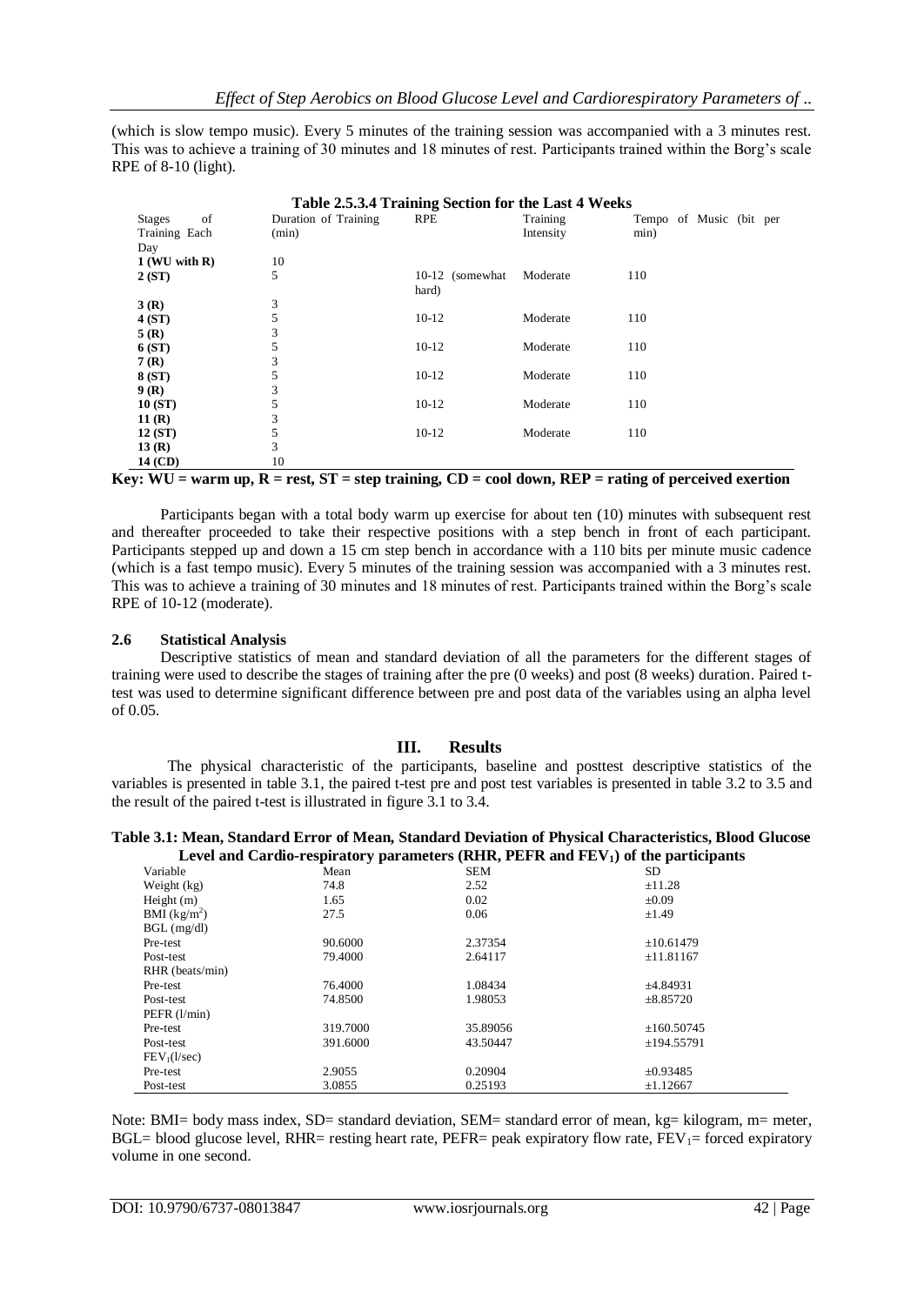The mean weight of the participants was  $74.8\pm 2.52$  kg, with mean height and BMI of  $1.65\pm 0.02$  m and  $27.5 \pm 0.06$  kg/m<sup>2</sup> respectively.

Table 3.1 showed that 8 weeks of step aerobics decreased the blood glucose level of overweight adults from 90.6000±2.37354 to 79.4000±2.64117 mg/dl, decreased the resting heart rate of overweight adults from 76.40000±1.08434 to 74.85000±1.98053 beats/min, increased the peak expiratory flow rate and forced expiratory volume in one second of overweight adults from 319.7000±35.89056 to 391.6000±43.50447 liter/min and 2.9055±0.20904 to 3.0855±0.25193 liter/sec respectively.

| Table 3.2 Paired t-test Analysis of the Pre and Post test scores of Blood Glucose Level of Overweight |  |
|-------------------------------------------------------------------------------------------------------|--|
| <b>Adult Participants.</b>                                                                            |  |

|                                                 |                    |         | <i>lauthe</i> <b>1</b> al ticliquities |          |    |       |           |
|-------------------------------------------------|--------------------|---------|----------------------------------------|----------|----|-------|-----------|
| Variable                                        | <b>Test Period</b> | Mean    | SEM                                    | SГ       | DF |       |           |
| BGL                                             | Pretest            | 90.6000 | 2.37354                                | 10.61479 | 19 | 7.241 | $0.000**$ |
|                                                 | Posttest           | 79.4000 | 2.64117                                | . 81167  |    |       |           |
| the contract of the contract of the contract of | .                  | .       |                                        |          |    |       |           |

 $t(19) = 1.645$ , P<0.05, \*\* = significant, \* = not significant

Table 3.2 showed that 8 weeks of step aerobics caused statistical significant reduction on the blood glucose level of the overweight adults (P<0.05).

The results of table 3.2 is presented in figures 3.1



a, b= significance at  $p<0.05$ 

Fig 3.1 Bar graph showing the effect of step aerobics on blood glucose level of overweight adults before and after the training.

#### **Table 3.3 Paired t-test Analysis of the Pre and Post test scores of Resting Heart Rate of Overweight Adult Participants.**

|            |                    |                |        | <b>Thermany</b> |    |       |          |  |
|------------|--------------------|----------------|--------|-----------------|----|-------|----------|--|
| Variable   | <b>Test Period</b> | Mean           | SEM    | SD              | DF |       |          |  |
| <b>RHR</b> | Pretest            | 76.4000        | .08434 | 4.84931         | q  | 0.943 | $0.358*$ |  |
|            | Posttest           | 74.8500        | .98053 | 8.85720         |    |       |          |  |
|            |                    | $\cdot$ $\sim$ |        |                 |    |       |          |  |

 $t(19) = 1.645$ , P<0.05, \*\* = significant, \* = not significant

Table 3.3 showed that 8 weeks of step aerobics caused no statistical significant reduction on the resting heart rate of overweight adults (P>0.05).

The results of table 3.3 is presented in figures 3.2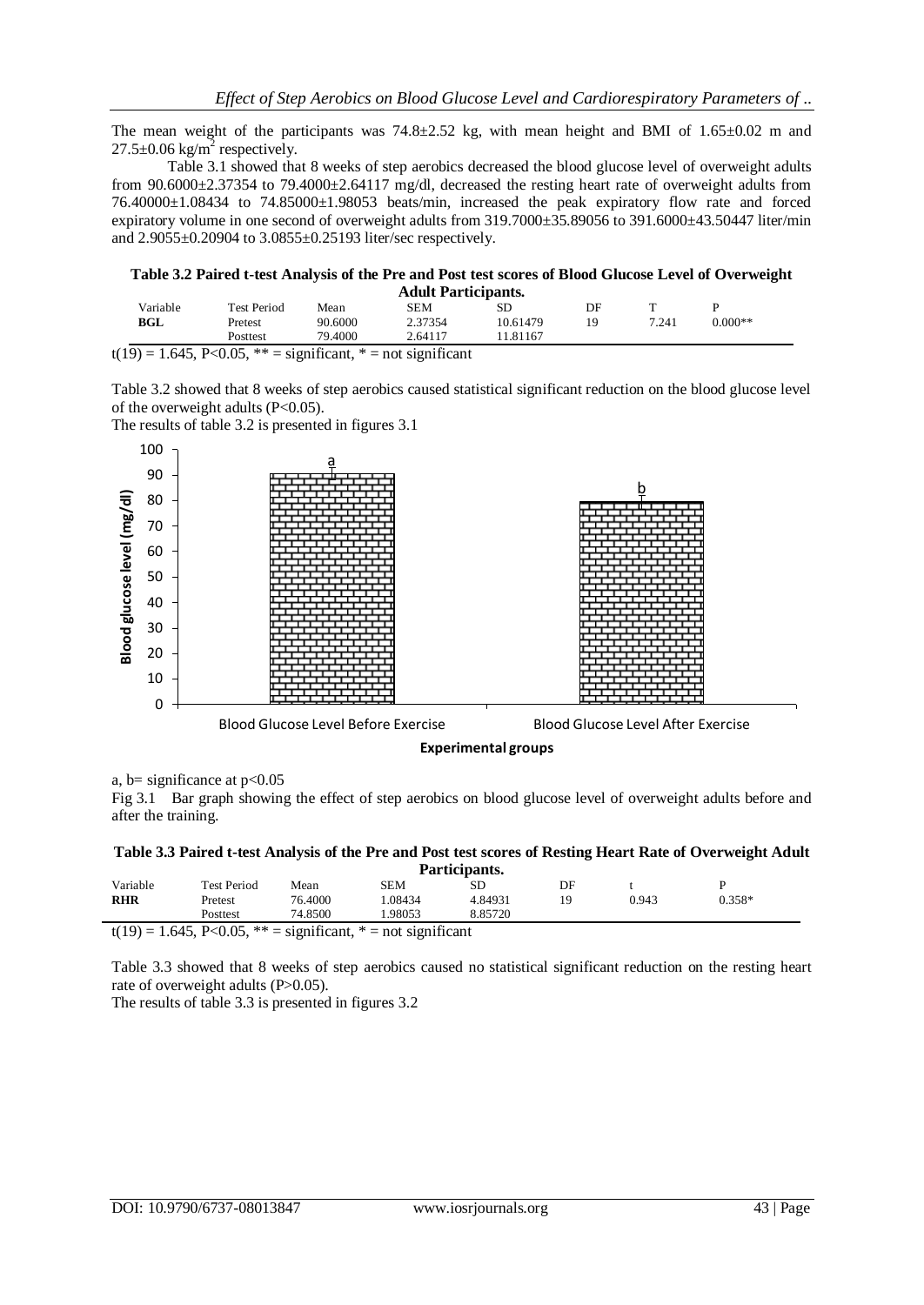

a, b= significance at  $p<0.05$ 

Fig 3.2 Bar graph showing the effect of step aerobics on resting heart rate of overweight adults before and after the training

| Table 3.4 Paired t-test Analysis of the Pre and Post test scores of Peak Expiratory Flow Rate of |  |
|--------------------------------------------------------------------------------------------------|--|
|--------------------------------------------------------------------------------------------------|--|

|          |                                   |          |          | <b>Overweight Adult Participants.</b> |    |       |           |
|----------|-----------------------------------|----------|----------|---------------------------------------|----|-------|-----------|
| Variable | Test Period                       | Mean     | SEM      |                                       | DF |       |           |
| PEFR     | Pretest                           | 319.7000 | 35.89056 | 160.50745                             | 19 | 3.823 | $0.001**$ |
|          | <b>Posttest</b>                   | 391.6000 | 43.50447 | 194.55791                             |    |       |           |
| (110)    | $1 \times 1 = \sum_{i=1}^{n} A_i$ |          |          |                                       |    |       |           |

 $t(19) = 1.645$ , P<0.05, \*\* = significant, \* = not significant

Table 3.4 showed that 8 weeks of step aerobics caused statistical significant increase in the peak expiratory flow rate of overweight adults (P<0.05).

The results of table 3.4 is presented in figures 3.3



**Experimental groups**

## a, b= significance at  $p<0.05$

Fig 3.3 Bar graph showing the effect of step aerobics on PEFR of overweight adults before and after the training

| Table 3.5 Paired t-test Analysis of the Pre and Post test scores of Forced Expiratory Volume in one second |
|------------------------------------------------------------------------------------------------------------|
| of Overweight Adult Participants.                                                                          |

| Variable | Test Period     | Mean   | SEM     | or O ver weight Audit I al derpants.<br>SD | DF |       |           |
|----------|-----------------|--------|---------|--------------------------------------------|----|-------|-----------|
| FEV      | Pretest         | 2.9055 | 0.20904 | 0.93485                                    | ١q | 2.243 | $0.037**$ |
|          | <b>Posttest</b> | 3.0855 | 0.25193 | .12667                                     |    |       |           |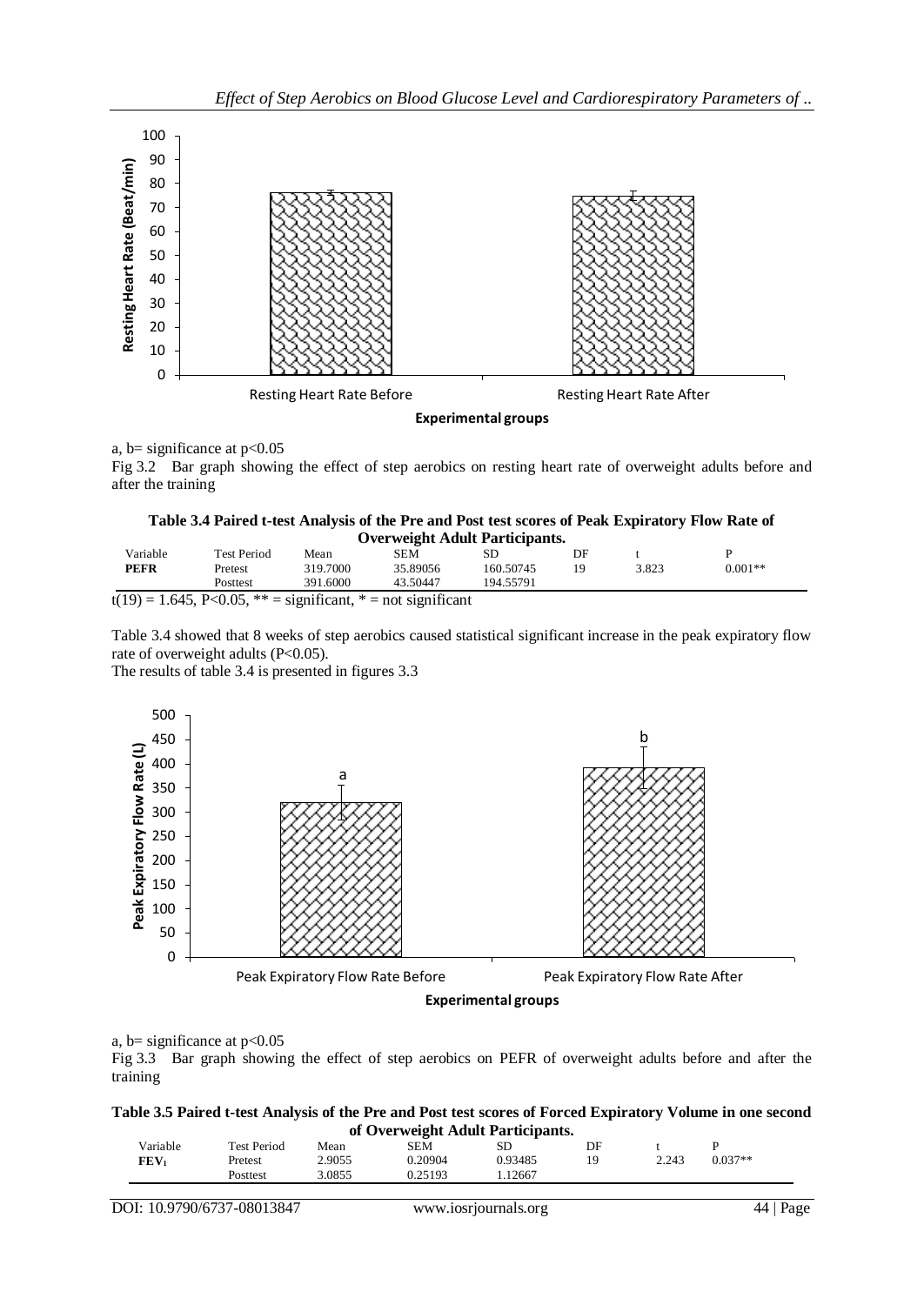$t(19) = 1.645$ , P<0.05, \*\* = significant, \* = not significant

Table 3.5 showed that 8 weeks of step aerobics caused statistical significant increase in forced expiratory volume in one second of overweight adults (P<0.05). The results of table 3.5 is presented in figure 3.4



a, b= significance at  $p<0.05$ 

Fig 3.4 Bar graph showing the effect of step aerobics on  $FEV_1$  of overweight adults before and after the training

#### **IV. Discussion**

This study investigated the effect of 8 weeks step aerobic training on blood glucose levels and cardiorespiratory parameters of overweight adults in Vom, Plateau State.

In this study, the decrease in blood glucose level (post training) of overweight adults was statistically significant compared to the pre step aerobics training (P< 0.05). This reduction could be as a result of the utilization of glucose as fuel for the exercising muscles. This finding agrees with a study (2) on glucose level of Nigerian college students after a 12-week resistance training programme, result showed a significant effect of the training especially on blood glucose. Also agrees with a study (20) on the effect of aerobic exercise on fasting glucose level in patients with diabetes and found out that the average value of the fasting plasma glucose level had a statistical decrease after the therapy. Another research (1) agrees with the findings of this study after evaluating on the plasma biochemical changes during moderate and vigorous exercises and found out that glucose level was significantly reduced in moderate exercising subjects compared with the controls.

In this study, the decrease in resting heart rate (post training) of overweight adults was not statistically significant compared to pre step aerobic training. A statistically significant decrease in the resting heart rate may be achieved if the intensity of training was a higher volume of intensity. Unlike a study (14) on the comparative effects of exercise on selected cardiorespiratory parameters among young adults from different ethnic groups resident in Nigeria which showed a significant decrease in pre exercise pulse rate. Contrary to the statistically insignificant decrease in resting heart rate of this study, a research (21) on the effects of aerobic training on resting heart rate dynamics in sedentary subjects found out that after 8 weeks of training; mean resting heart rate decreased for both moderate and high volume training groups respectively. Unlike another study (12) on the effect of 12 weeks combining power and aerobic step exercises on women's health

profiles. Aerobic step exercises were executed in 80-90 percent of maximum heart rate. Lower body part power exercises were done before aerobic step exercises and upper body part power exercises were done after aerobic step exercises. Subject's resting heart rate was decreased significantly. There was also a significant decreased in measured heart rate after the training session.

In this study, the increase in peak expiratory flow rate (post training) of overweight adults was statistically significant compared to pre step aerobic training ( $p$ < 0.05). This increase in peak expiratory flow rate could be due to strengthening of the respiratory muscles, increased elasticity of the lungs and easy passage of air in the bronchi tree. This finding agrees with a group of researchers (6) who studied "Moderate intensity aerobics training and found improvement in pulmonary function in young Indian men". After the training, there was significant improvement in peak expiratory flow rate. Also agreeing with a study (5) on the effect of aerobic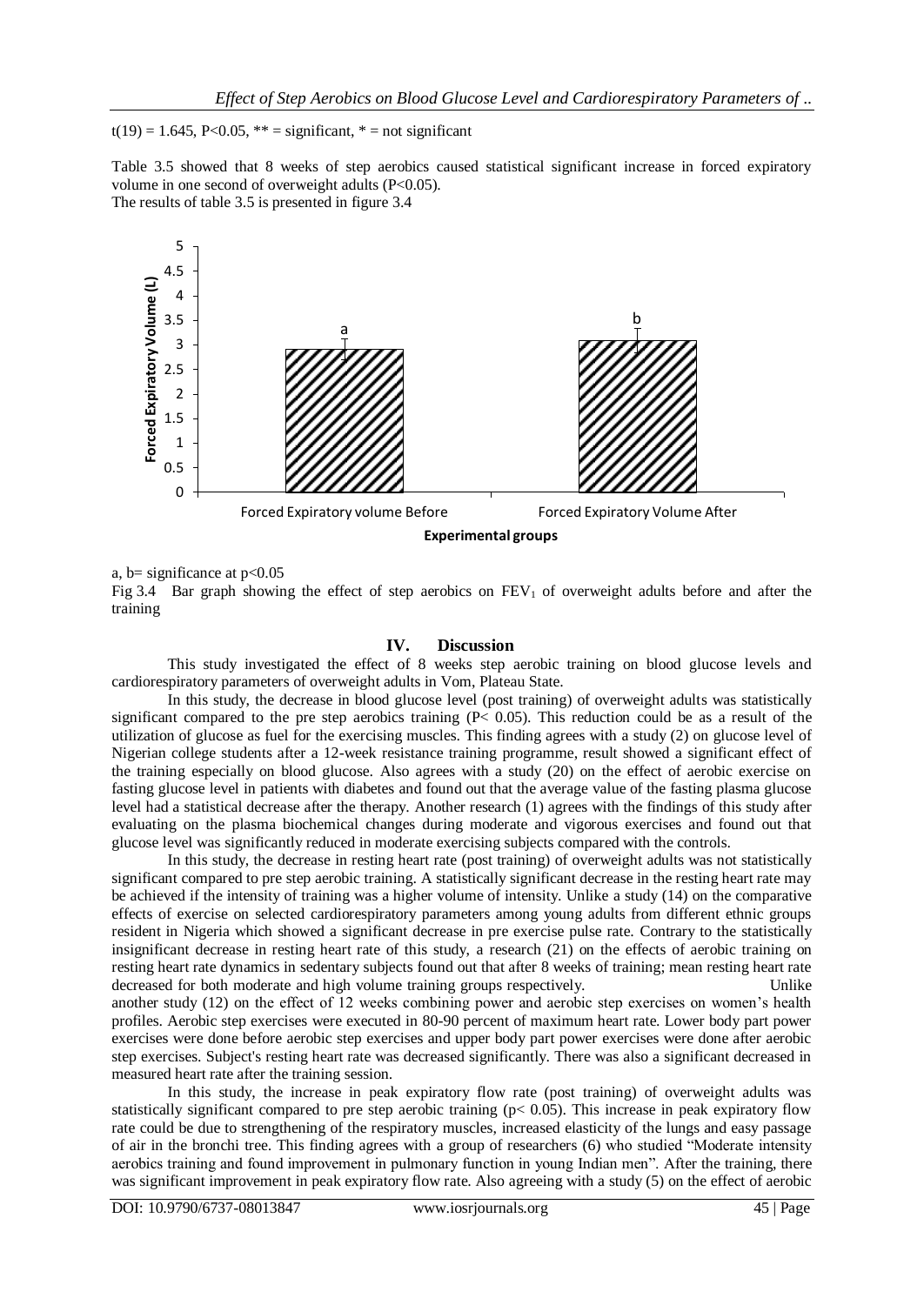exercise training on peak expiratory flow rate: a pragmatic randomized controlled trial. Result shows that peak expiratory flow rate value improved by 17% in the experimental group after the 16 weeks training. This finding agrees with yet another study (13) on the effects of cardiorespiratory response to aerobic exercise programs with different intensity: 20 weeks longitudinal study. Result showed that significant improvement was seen in high intensity group in majority of cardiorespiratory parameters (peak expiratory flow rate) as compared to the lower intensity group and this improvement was specifically seen at the end of the twentieth week.

In this study, the increase in forced expiratory volume in one second (post training) of overweight adults was statistically significant compared to pre step aerobic training ( $p < 0.05$ ). This increase could have been as a result of the improved filling capacity of the lungs. This finding agrees with a study (14) on the comparative effects of exercise on selected cardiorespiratory parameters among young adults from different ethnic groups resident in Nigeria. There was a significant increase in post exercise of forced expiratory volume in one second in Igbo when compared to Yoruba. A research (19) shows that maximal exercise improve  $FEV<sub>1</sub>$ . Significant difference was found in  $FEV<sub>1</sub>$  between pre and post-tests results in the group that performed the aerobic test protocol.

#### **Acknowledgements**

The researcher is thanking God Almighty for every guidance through this research work from the beginning to the end. Sincere gratitude goes to the supervisory team of Prof M.A Chado and Prof E.A Gunen for sparing their time to go through the Dissertation for corrections in every detail to make it what it is. The researcher wishes to appreciate Prof C.E. Dikki, Prof V. Dashe and Dr Y. Tanko for their immense contributions towards the success of this dissertation.

The researcher greatly appreciates Prof M.A. Suleiman: the Head of Department of Physical and Health Education, all lecturers of Physical and Health Education Department., and all non-Teaching staff, for their unending support and assistance towards the successful completion of this dissertation.

With a loving heart, the researcher appreciates the concern and contributions of his lovely wife Mrs. F. Umeh, his family and friends: his mother Mrs. C.N. Umeh, his siblings Mrs. G. Ekwu and family, Mrs. P. Ochugudu and family, Mrs. P. Ebunu and family, Miss. R. Umeh, Mr. I. Utaji, Mr. S. Utaji, Mr. C. Osuji, Mr. W. Tor, Miss. A. Barde, Mr. S. Nachamada, Mr. S. Ogene, Mr. A. John, Mr. I. Anyanwu Miss. J. Ebiseme and Mr. W. Ayele towards the success of this Dissertation.

Finally the researcher is grateful to all the research participants used for data collection for their commitment throughout the study.

#### **References**

- [1]. Adedapo, K.S, Akinosun, O.M, Arinola, G.O, Odegbemi, B.O and Adedeji O.I (2009) Plasma biochemical changes during moderate and vigorous exercises. *Int J Sports Sci Eng*. 3(2):073-076.
- [2]. Ajayi-Vincent, O.B, Adesina, M.O, and Babalola O.O. (2013) Glucose level of Nigerian college students after a 12-week resistance training programme. *JETERAPS* 4(3):399-406.
- [3]. American College of Sport Medicine., (1993). "*Resource Manual for Guidelines for Exercise Testing and Prescription*". Second edition. Lea & Febiger. Pages 67-68.
- [4]. Andrew, M.C., (2014) Single group pretest-posttest experimental research design. *Oxford University Press.*
- [5]. Chaitra, B., and Vijay, M.. (2011) Effect of Aerobic Exercise Training on Peak Expiratory Flow Rate: a Pragmatic Randomized Controlled Trial. *IJBMR* 2(3):789–92.
- [6]. Chaitra, B., Narhare, P., Puranik, N, and Maitri V. (2012) "Moderate intensity aerobics training improves pulmonary function in young Indian men". *Biomedical Research* 23(2):231-233.
- [7]. Ejike, C., and Ijeh, I., (2012). Obesity in young-adult Nigerians: variations in prevalence determined by anthropometry and bioelectrical impedence analysis, and the development of % body fat prediction equations. *IAM* 5:22.
- [8]. Enright, S.J. and Unnithan, V.B. (2011) effect of inspiratory muscle training intensities on pulmonary function and work capacity in people who are healthy: A randomized controlled trial. *JPT.* 91:894-905.
- [9]. Farah, C.S. and Salome, C.M. (2012) Asthma and obesity: A known association but unknown mechanism. *Respirology*. 17:412-21
- [10]. Forte, R., De Vito, G., Murphy, N., and Boreham, C., (2001). Cardiovascular response during low intensity step aerobic dance in middle ages subjects. *EJSS* 1:1-7.
- [11]. Guyton, A., and Hall, J.E., (2011) "*Text book of medical physiology*". 9th ed. Philadelphia: W.B. Saunders Company; 300-18.
- [12]. Hallage T., Krause M.P., Haile L., Miculis, C.P., Nagle, E.F., Reis, R.S., (2010) The effects of 12 weeks of step aerobics training on functional fitness of elderly women. *J. Strength Cond. Res.* 24 (8): 2261–2266.
- [13]. Hulke, S.M., Phatak, M.S., and Vaidya Y.P. (2012), The effects of cardiorespiratory response to aerobic exercise programs with different intensity: 20 weeks longitudinal study. *JRMS.* 17: 649-655.
- [14]. Oluwole, A.O., Isaac, A.O., Olubusola, J.E., Olaoluwa, O.S., and Olutayo. A.M. (2014)
- a. The comparative effects of exercise on selected cardiorespiratory parameters among young adults from different ethnic groups resident in Nigeria. *AJCEM* 2(6):123-127.
- [15]. Phillips, N., (2012) *Peak Expiratory Flow Rate*, Medically Reviewed by George Krucik, MD Healthline.
- [16]. Raguso, C.A., Coggan, A.R., Gastaldelli, A., Sidossis, L.S., Bastyr, E.J., and Wolfe, R.R., (1995) Lipid and carbohydrate metabolism in IDDM during moderate and intense exercise. *Diabetes* ;44(9):1066–1074.
- [17]. Riddell, M.C, and Perkins, B.A., (2006) Type 1 diabetes and exercise. Part I: applications of exercise physiology to patient management during vigorous activity. *Can. J. Diabetes.* 30:63–71.
- [18]. Rowell, L.B., (1980). What signals govern the cardiovascular responses to exercise? *Med. Sci. Sports Exerc.* 12:307.